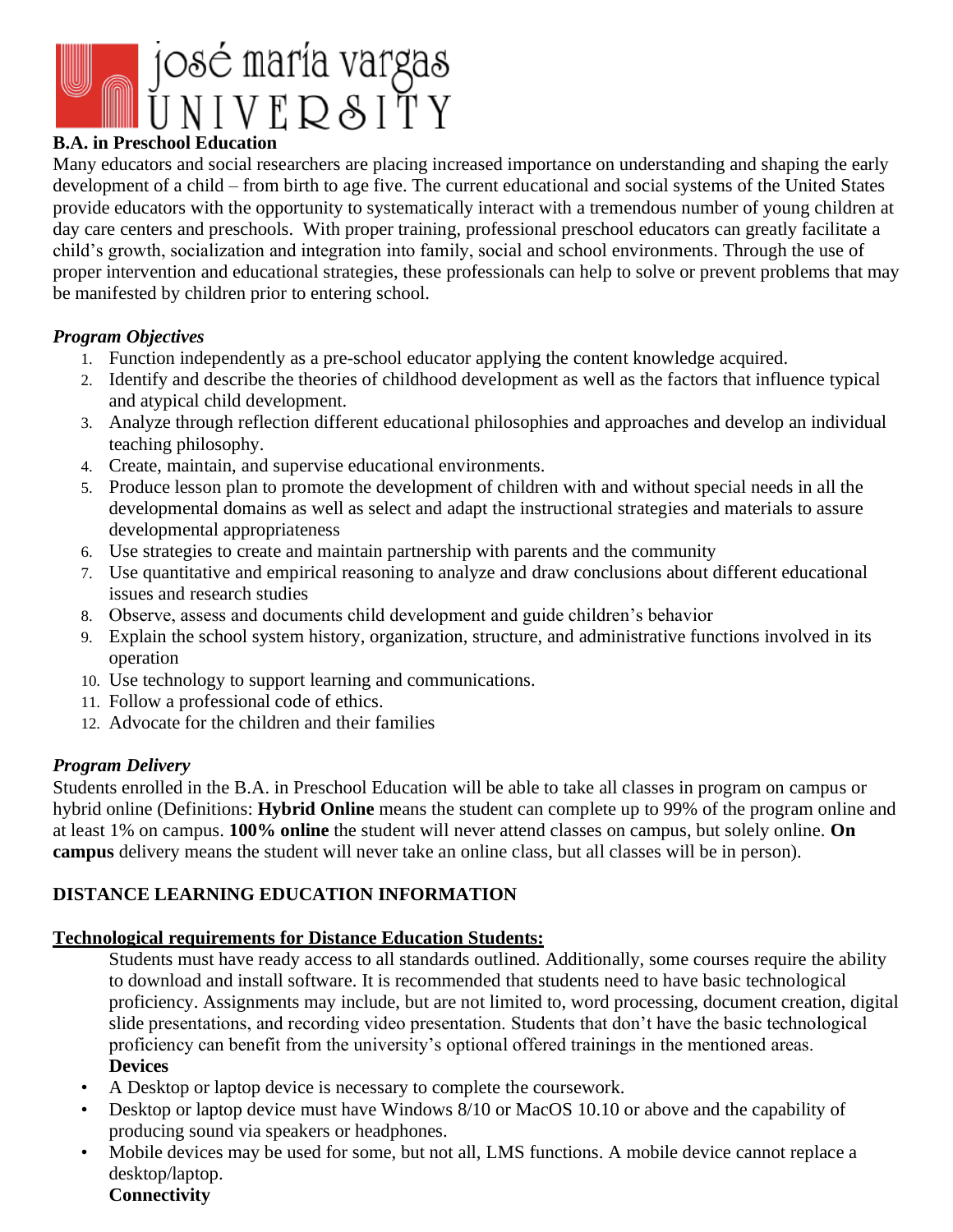

- High-speed Internet connection: Cable, DSL, etc.
- Internet Web Browser (Firefox, Internet Edge, Safari, or Google Chrome).
- Personal or university e-mail account. **Recommended creation/processing software**
- Word Processor (MS Word, Google Docs, etc.).
- PDF Reader (Adobe Acrobat Reader or Apple Preview).
- Additional software may be required for certain courses.

#### **Students privacy:**

Student privacy is very important to the university. Students the university FERPA statement located university website under the consumer disclosures tab in the financial aid section. Students may also review the student records section of the university catalog pages 79-80 for more information on privacy.

#### **Verification of Identity Protection:**

During the admissions process students will be asked to provide a copy of their state or government issue ID. After students begin their program they will be required to upload a face picture to their Vargas Portal profile. Student identities will be verified and their privacy protected through the use of a student a unique username and password during the Admissions process. The Admissions and Financial Aid Offices will verify incoming student documentation. Student privacy will be protected through the https secure connection of the Vargas Portal. Students will login online and agree through a student agreement that they are the sole users of the course materials. Students will be ask to submit their assignments on the Vargas Portal.

#### **Additional Distance Education Fees:**

There are no platform access fees, online library access fees, fees associated with identity verification and the course textbooks maybe purchased by the students on amazon.com and other online retail stores. If students desire the university to purchase the course textbooks for the student, the university will charge the cost of the book plus \$30 to the student account. Through the Vargas Portal students will be able to pay the charges, if they desire the university to buy the books for them.

#### *Graduation Requirements*

The B.A. degree in Preschool Education requires a minimum of 130 credit hours to graduate, distributed as follows:

#### **I. General Education Requirements (Lower Level Courses) (Semesters I – IV)**

• SLS 1601 Orientation & Study and Research Techniques 3 credits

#### Area of Communications:

(requirement of all 4 courses for 12 CR)

| • ENC 1000 Oral $&$ Written Communications | 3 Credits |
|--------------------------------------------|-----------|
| $\bullet$ ENC 1101 Composition I           | 3 Credits |
| $\bullet$ ENC 1102 Composition II          | 3 Credits |
|                                            |           |

• SPC 1053 Oral Expression 3 Credits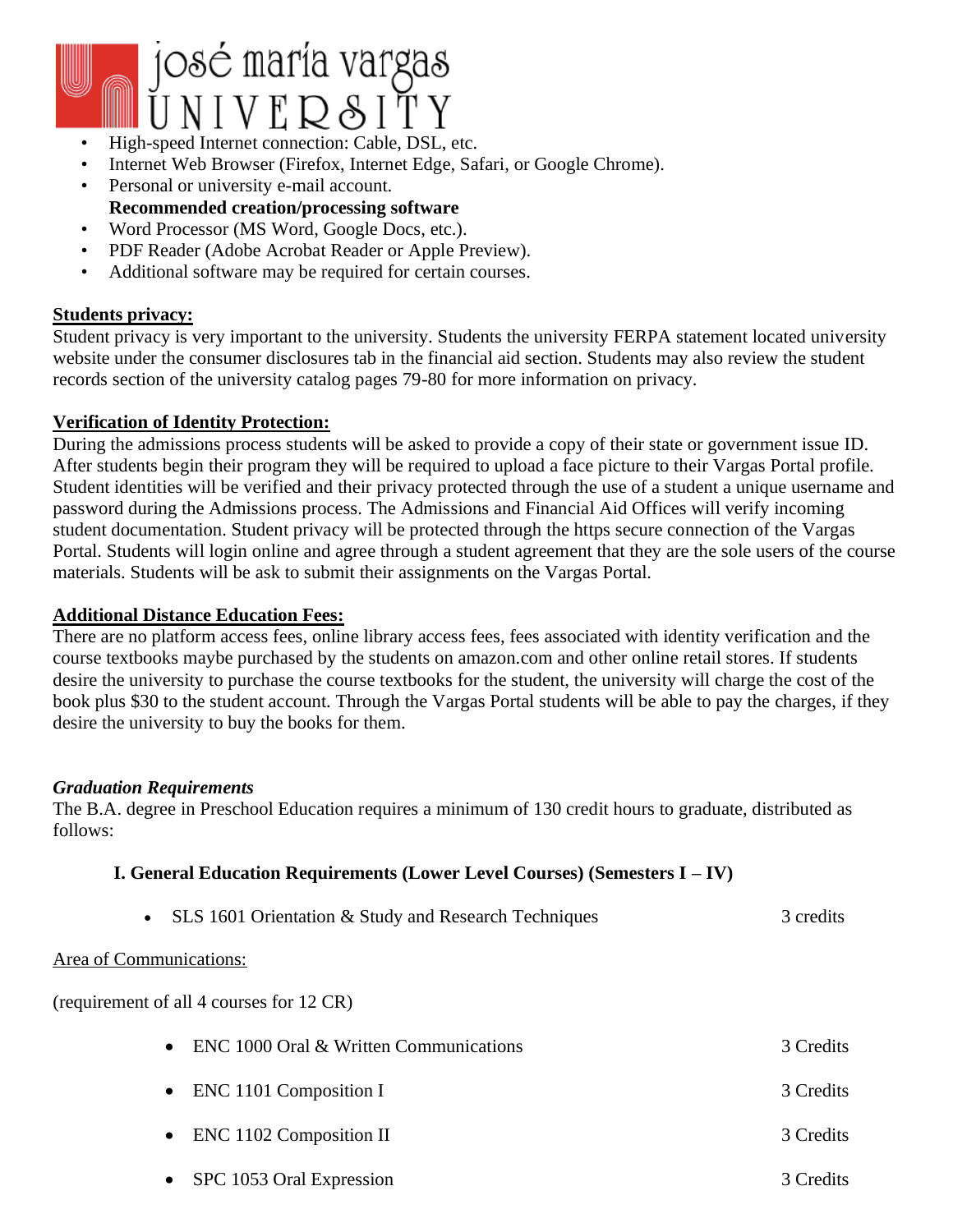

# Area of Mathematics:

(requirement of 2 courses for 6 CR)

| • MAC 1105 College Mathematics I -Algebra and Geometry | 3 Credits |
|--------------------------------------------------------|-----------|
|                                                        |           |

• MAC 1114 College Mathematics II - Geometry and Trigonometry 3 Credits

# Area of Social Sciences:

(requirement of any 1 courses for 3 CR)

| WOH 1001 World History                                                                                           | 3 Credits |
|------------------------------------------------------------------------------------------------------------------|-----------|
| ECO 2000 Economics                                                                                               | 3 Credits |
| SYD 302 U.S. Populations                                                                                         | 3 Credits |
| PCB 304 People and the Environment<br>$\bullet$                                                                  | 3 Credits |
| GEA 223 Geography of America and Eurasia                                                                         | 3 Credits |
| Area of the Natural Sciences: (requirement of any 2 courses for 6 CR)<br>BSC 1085 General Anatomy and Physiology | 3 Credits |
| BSC 1005 Biology                                                                                                 | 3 Credits |
| CHM 1025 General Chemistry                                                                                       | 3 Credits |
| PHY 248 General Physics<br>$\bullet$                                                                             | 3 Credits |
| MCB 2240 Etiology of Diseases<br>$\bullet$                                                                       | 3 Credits |
| Area of Humanities and Art:                                                                                      |           |
| (requirement of 2 courses for 6 CR)                                                                              |           |
| ARH 2000 Art Appreciation<br>٠                                                                                   | 3 Credits |
| ARH 2010 Art History                                                                                             | 3 Credits |
| Area of Behavioral Sciences: (requirement of 2 courses for 6 CR)<br>PSY 2012 General Psychology                  | 3 Credits |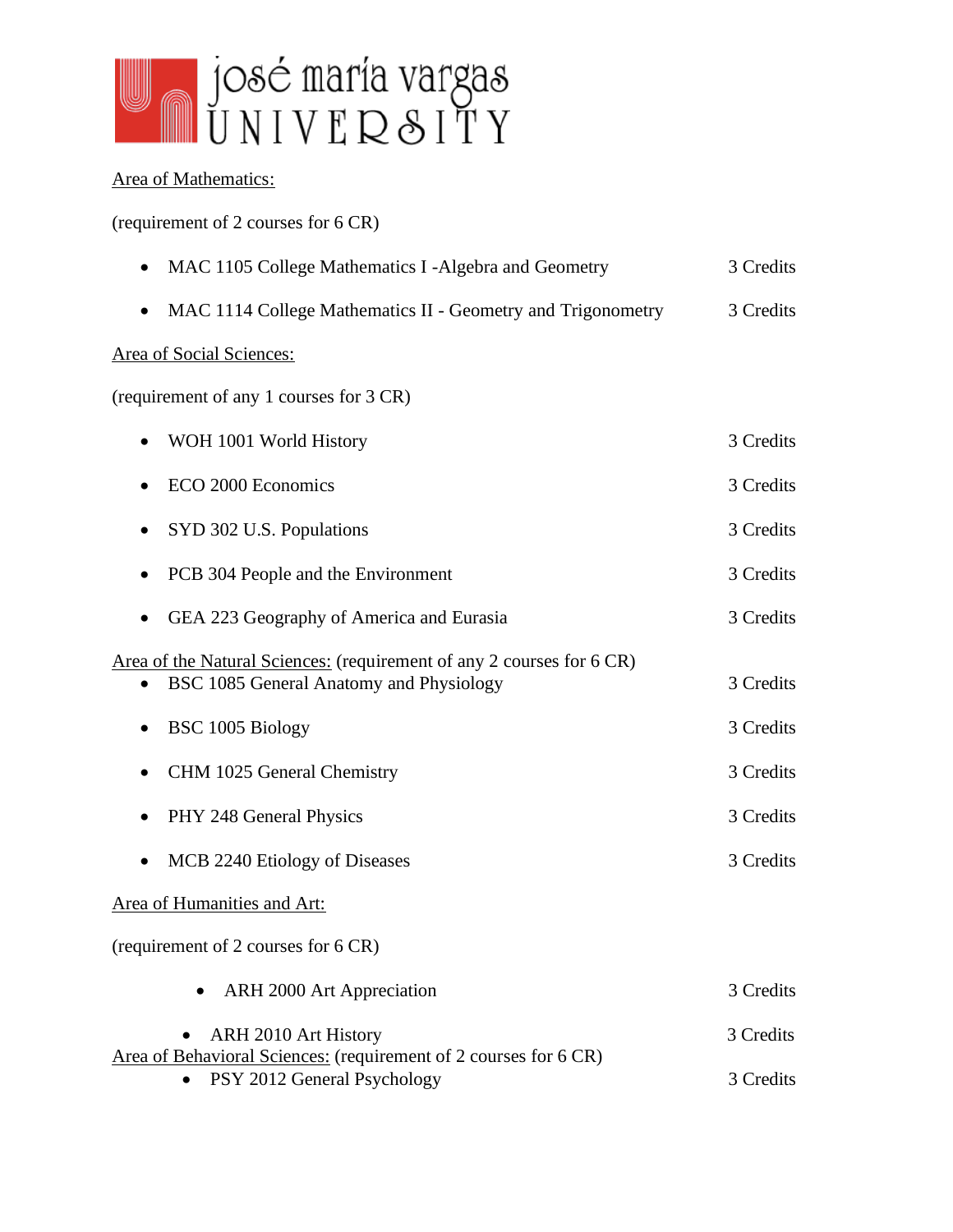

# • SYG 2000 General Sociology 3 Credits Area of Philosophy: (requirement of all 3 courses for 9 CR) • PHI 2030 Contemporary Philosophical Issues 3 Credits • PHI 2103 Critical Thinking 3 Credits • PHI 2600 Ethics 3 Credits 3 Credits **II. Professional Education Requirements (Upper Level Courses) Semester V:** (Requirement of 21 CR) Required: • EDF 1005 Introduction to Education **3** Credits 3 Credits • EEC 2001 Introduction to Preschool Education 3 Credits • EDG 3209 Fundamentals of Curriculum 3 Credits • EDA 3052 Educational Administration 3 Credits or EEC 1520 The Child Care Management • EEC 2940 Preschool Internship I 1 Credit • EEC 1601 Observing, Recording and Guiding Children's Behavior 3 Credits • EDF 4411 Educational Statistics or STA 201 Introduction to Statistics for Health and Social Sciences 3 Credits • CHD 3224 Socio-emotional Development 2 Credits **Semester VI:** (requirement of 19 CR) Required: • DEP 3054 Developmental Psychology 3 Credits or EEC-1000 Child Growth and Development • EDG 3931 Instructional Methods and Materials 2 Credits 2 2 Credits or EEC 2300 Preschool Instructional Methods and Materials • EEC 3204 Preschool Curriculum 3 Credits or EEC 1202 The Child Care Curriculum

• EEC 2941 Preschool Internship II 2 Credits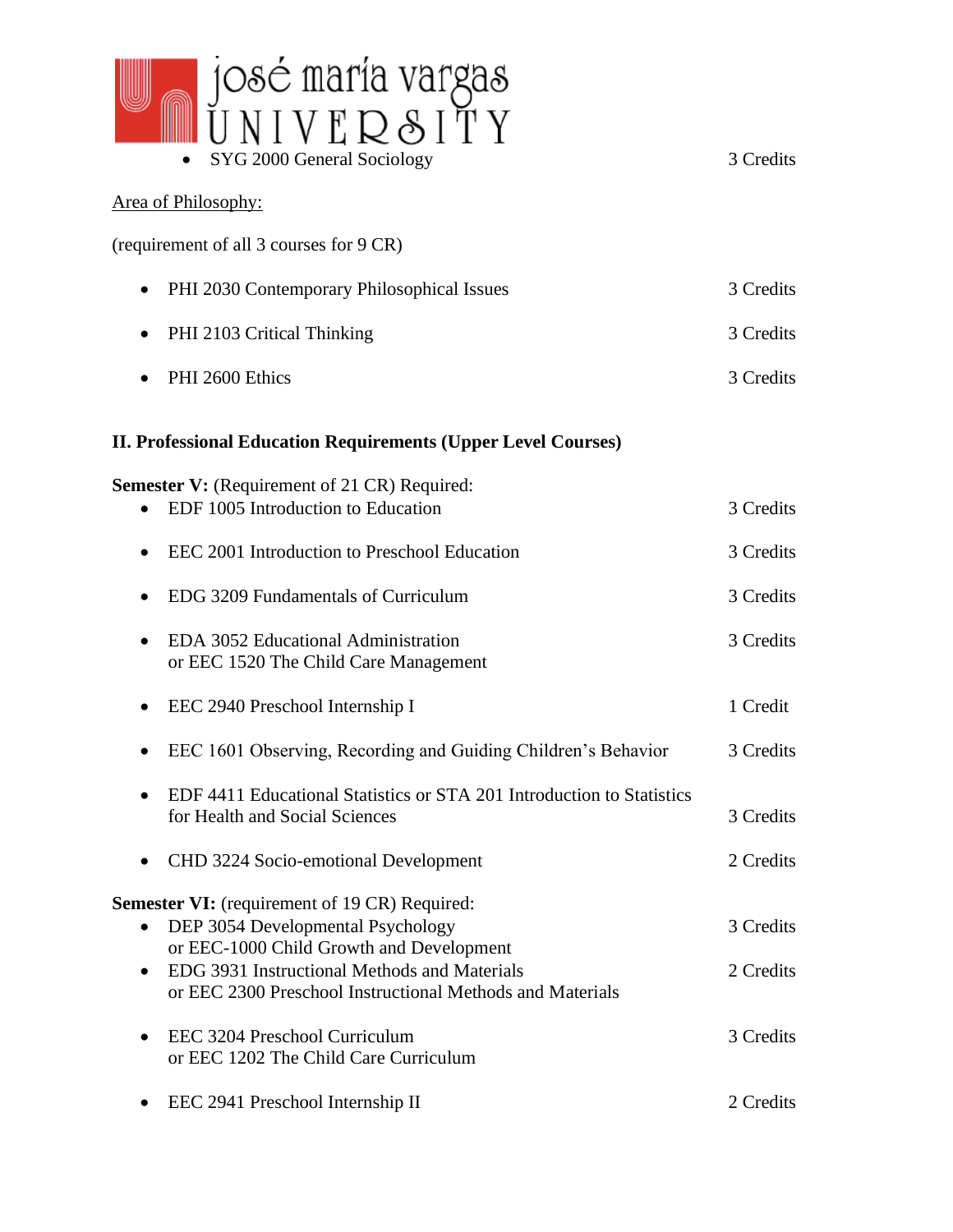

| EEC 3276 Identification and Remediation of<br>Developmental Disabilities in Preschool Children<br>or EEC 2270 Teaching Preschool Children with Special Needs | 2 Credits  |
|--------------------------------------------------------------------------------------------------------------------------------------------------------------|------------|
| CHD 4425 Infant Development<br>٠                                                                                                                             | 2 Credits  |
| EEC 430 Children's Art                                                                                                                                       | 2 Credits  |
| EDG 327 Teaching Diverse Populations                                                                                                                         | 3 Credits  |
| <b>Semester VII:</b> (requirement of 20 CR) Required:                                                                                                        |            |
| EDP 3212 Psychology of Learning                                                                                                                              | 3 Credits  |
| EME 4044 Introduction to Education Technology<br>$\bullet$                                                                                                   | 3 Credits  |
| EDG 4930 Methodology of Teaching                                                                                                                             | 3 Credits  |
| EEC 4944 Preschool Internship III<br>$\bullet$                                                                                                               | 4 Credits  |
| EEC 4267 Planning Techniques for Preschool Education<br>$\bullet$                                                                                            | 2 Credits  |
| LIN 417 Language Development in Preschool Children<br>$\bullet$                                                                                              | 3 Credits  |
| MAE 413 Logical Mathematical Thought in Preschoolers                                                                                                         | 2 Credits  |
| <b>Semester VIII:</b> (requirement of 15 CR) Required:                                                                                                       |            |
| PHI 4678 Professional Ethics in Education                                                                                                                    | 2 Credits  |
| EEC 4945 Supervised Student Teaching - Internship IV                                                                                                         | 10 Credits |
| PHM 4600 Philosophy of Education                                                                                                                             | 3 Credits  |
| Successful completion of the university career services requirements.                                                                                        |            |

**Electives** (requirement of 4 CR - choice of 4):

• EEC 440 Developing Family Involvement in School 1 Credit